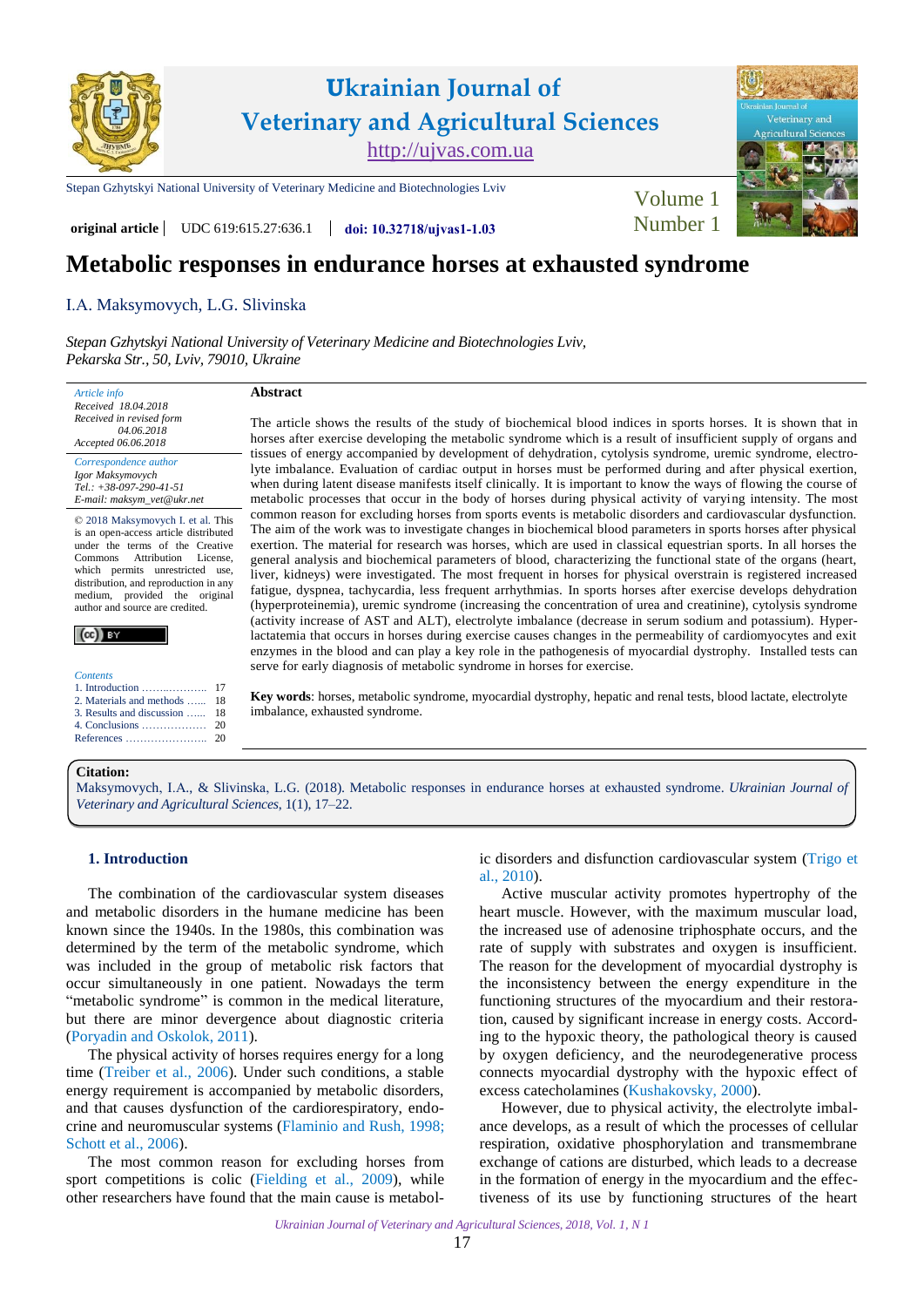<span id="page-1-0"></span>muscle [\(Tarmonova and Shutov, 2007\)](#page-4-0). Due to energy deficiency the myocardial dystrophy develops, which is caused by metabolic disorders, which leads to the dystrophy and dysfunction of the heart muscle, accompanied by a disorder of electrical and metabolic processes in it ([Dimopoulos et](#page-4-0) [al., 2009\)](#page-4-0). The development of electrophysiological and functional dysfunction of the myocardium is caused by cellular acidosis, local inflammation and peroxidation, violation of ionic equilibrium, decrease in the synthesis of adenosine triphosphate [\(Chernaya et al., 2010\)](#page-4-0).

Evaluation of the horse's heart functional state must be done during and after activity, when the latent course of the disease manifests itself clinically. It is important to know the ways of the metabolic processes flow that occur in a horse body during physical activity of different intensity [\(Bergero](#page-3-0) [et al., 2005](#page-3-0)).

The result of insufficient provision of physiological needs of tissues and organs during physical activities is a metabolic crisis, which can be manifested by fatigue, dehydration, oxidative or thermal stress (Trigo [et al., 2010;](#page-4-0) [Niedźwiedź](#page-4-0) et al., 2017).

During physical activity the parameters of homeostasis change in horses, in particular their biochemical blood profile (electrolytes and acid-base balance) [\(Castejon](#page-4-0) et al., [2006\)](#page-4-0).

A number of studies have been conducted in to investigate changes in hematological parameters in horses' blood during physical activity [\(Piccione et al., 2003](#page-4-0); [Golovaсha et](#page-4-0) [al., 2017](#page-4-0)). However, studies concerning horses excluded from the competition because of the metabolic disorders due to physical exertion are not adequately covered ([Fielding](#page-4-0) et [al., 2009\)](#page-4-0). Therefore, the *purpose* of our work was to investigate changes in biochemical blood parameters of sport horses after physical activities.

#### **2. Materials and methods**

50 horses were included into our research, used in the classic equestrian sport of Ukrainian warmblood horses  $(n = 20)$ , Hanoverian  $(n = 15)$  and Westphalian  $(n = 15)$ breeds horses. Among the experimental animals there were 25 mares, 9 stallions and 16 geldings. The average age of horses was  $8.4 \pm 0.71$  (3.5–16.0), weight – 479.4  $\pm$  8.54 kg (350–605 kg).

The daily diet of horses included: meadow grass (6 kg), oats (6 kg), wheat bran (2 kg), three times per day. Salt and water were available without restrictions.

The horses were examined clinically: the internal body temperature was measured, the pulse and respiration rate were counted, the heart auscultation was performed, the color of the mucous membranes and the time of capillaries filling were determined.

For all horses, a general analysis and biochemical blood indices were analyzed, characterizing the functional state of the organs (heart, liver, kidneys). Mares were not enceinte. All horses were de-wormed and vaccinated, were in the same conditions of detention.

Studies were carried out immediately before physical activities and immediately afterwards. The duration of medium intensity of regular training was 1 hour: walk – 5 minutes; rising trot  $-10$  minutes; walk  $-5$  minutes; sitting trot – 10 min; walk – 10 minutes; gallop with transition to a walk – 10 min; walk – 10 min.

Blood samples of horses were taken from the jugular vein using injection needles  $\varnothing$  16  $\times$  40 mm into tubes (10 ml; Vacutest, Italy) without anticoagulant. The analysis of blood samples was carried out in the laboratory of the Department of Internal Animal Diseases and Clinical Diagnosis of Stepan Gzhytskyi National University of Veterinary Medicine and Biotechnologies Lviv.

To obtain blood serum, the tubes were centrifuged at 3000 rpm for 10 minutes. The concentration of total protein, albumin, total bilirubin, glucose, urea, creatinine, total calcium, inorganic phosphorus, magnesium, activity of aspartate aminotransferase (AST), alanine aminotransferase (ALT), alkaline phosphatase (AP) and gamma-glutamyl transpeptidase (GGT) in the serum were determined using an automatic biochemical analyzer Mindray BS-120 (China) with reagents PZ Cormay S.A. (Poland). The content of potassium and sodium in the horses' serum was determined on a semi-automatic biochemical analyzer BioChem SA (USA) using reagents High Technology Inc., Production RD Walpole (USA).

Mathematical analysis of the obtained results was carried out using software *Microsoft Office Excel* by means of conventional methods of variation statistics with estimation of the mean (М), its error (m), the probability by the Student's t-test.

#### **3. Results and discussion**

Most frequently increased fatigue, dyspnea, mild tachycardia (46.4  $\pm$  1.20 beats per minute, 36–68 beats per minute) were observed in horses during physical activity, less frequently arrhythmias (sinus arrhythmia, supraventricular extrasystole).

The determination of total protein, albumin and globulin content allows determine the status (index) of body hydration, protein loss, or reduction of its synthesis ([Rose](#page-4-0) and [Hodgson,](#page-4-0) 1994). Studies of humans and dogs have shown that protein is not an important energy substrate during physical activity. For horses the role of protein during physical activity is unknown, but it is assumed that carbohydrates and fat oxidations predominate in energy supply [\(Pösö Reeta et al., 2004](#page-4-0)).

Serum total protein level horses of all breeds before physical activity was on the same level (table 1). After physical activity, the protein level increased in the blood of sport horses from three research groups, obviously, that is the result of dehydration. It was especially evident among horses of the Hanoverian ( $P < 0.01$ ) and Westphalian ( $P < 0.05$ ) breeds, while the horses of the Ukrainian warmblood horses had only a tendency of increasing (table 1). Significant dehydration observed in for horses that were excluded from the competition due to the metabolic crisis ([Castejon](#page-4-0) et al., [2006](#page-4-0); [Francesca et al., 2007\)](#page-4-0). After physical activity the content of albumin increased in blood of all research groups, but a significant difference was established only in the animals of the Hanoverian breed ( $P < 0.05$ ; table 1).

The concentration of total bilirubin in serum of horses after physical activity increased. In horses of the Ukrainian warmblood horses – on  $22\%$ , the Hanoverian –  $3.5\%$  compared to the parameters before physical activity, and on 22.2% ( $P < 0.05$ ) in the Westphalian breed (table 1). An increase in concentration of bilirubin in horses after physical activity may be the result of the development of cholestasis, which is obviously due to dyskinesia of the biliary tract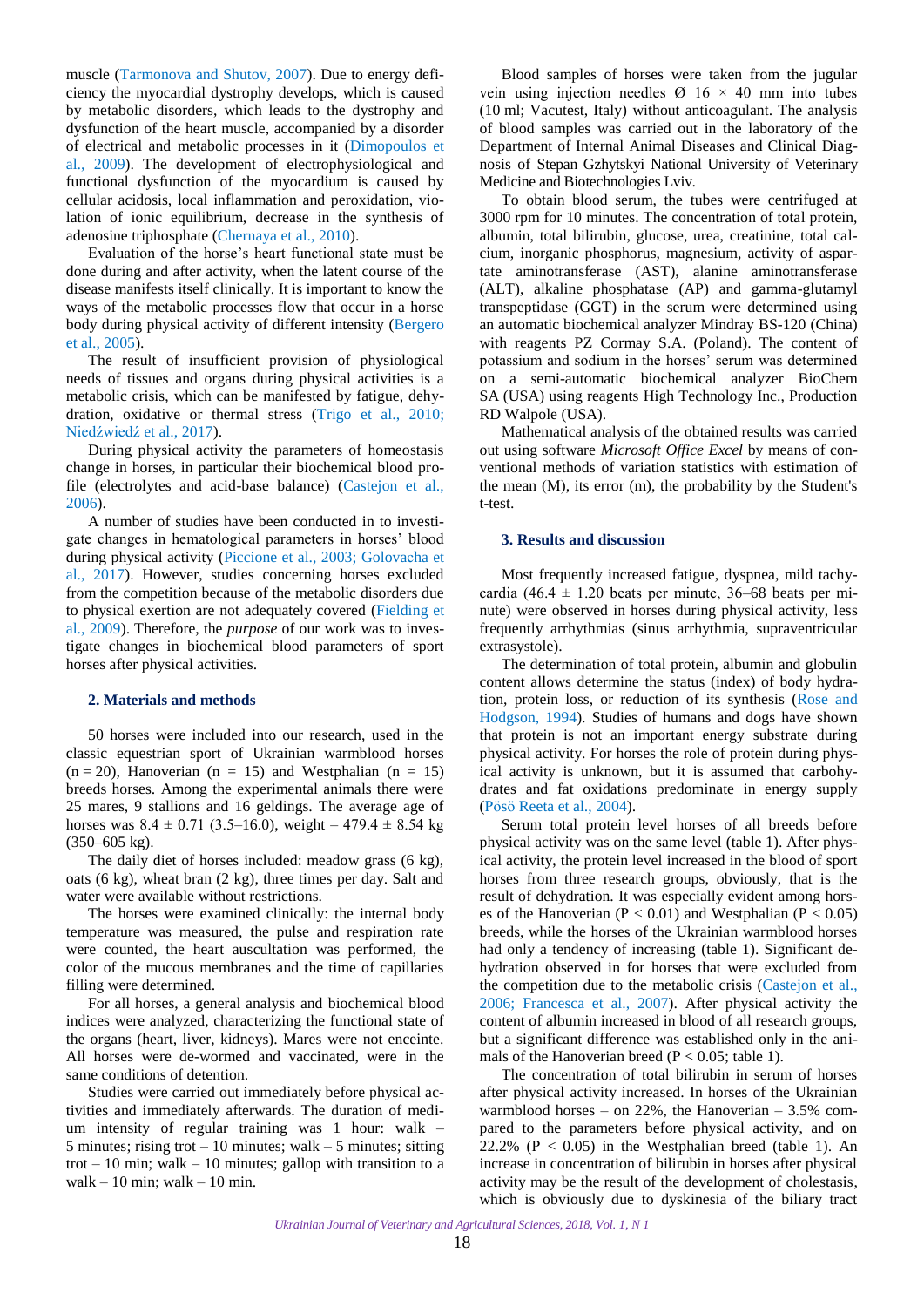during exercise [\(Golovaсha et al., 2005](#page-4-0)), proved by the tendency to the increased level of AP and GGT in serum of all research groups (table 2).

The gamma glutamine transferase (GGT) is considered to be a marker of oxidative stress (Lee [et al., 2004;](#page-4-0) [Yang et](#page-5-0) [al., 2007](#page-5-0)), which is a key in the development of metabolic imbalance (Lee [and Jacobs,](#page-4-0) 2005; [Fernando et al., 2009](#page-4-0)). The oxidative stress developed [\(Kinnunen et al., 2005](#page-4-0); Demircan [et al., 2009](#page-4-0)) in horses with a low training level during physical activity and an increased GGT serum level is the result of insufficient training of horses [\(Noleto](#page-4-0) et al., [2016](#page-4-0)).

## **Table 1**

Biochemical parameters of blood serum sport horses before and after exercise

| <b>Breeds</b><br>of horses                                                                       | Groups                                                                                              | $n =$ | Total protein,<br>g/L          | Albumins,<br>g/L                               | Total bilirubin,<br>$\mu$ mol/L | Glucose,<br>mmol/L | Urea.<br>mmol/L  | Creatinine,<br>$\mu$ mol/L |
|--------------------------------------------------------------------------------------------------|-----------------------------------------------------------------------------------------------------|-------|--------------------------------|------------------------------------------------|---------------------------------|--------------------|------------------|----------------------------|
| Ukrainian<br>warmblood                                                                           | Before exercise                                                                                     | 20    | $61.3 \pm 1.22$                | $37.8 \pm 0.78$                                | $24.1 \pm 2.14$                 | $5.5 \pm 0.22$     | $5.3 \pm 0.22$   | $132.8 \pm 5.42$           |
|                                                                                                  | After exercise                                                                                      | 20    | $63.8 \pm 1.61$                | $38.0 \pm 0.56$                                | $29.4 \pm 2.44$                 | $5.2 \pm 0.21$     | $6.2 \pm 0.28^*$ | $162.3 \pm 5.91**$         |
| Hanoverian                                                                                       | Before exercise                                                                                     | 15    | $60.9 \pm 0.95$                | $36.2 \pm 0.84$                                | $28.1 \pm 1.76$                 | $5.5 \pm 0.13$     | $5.6 \pm 0.16$   | $127.7 \pm 6.86$           |
|                                                                                                  | After exercise                                                                                      | 15    | $66.3 \pm 1.34**$              | $39.4 \pm 0.68^*$                              | $29.1 \pm 1.81$                 | $5.3 \pm 0.11$     | $5.9 \pm 0.28$   | $145.4 \pm 4.09*$          |
| Westphalian                                                                                      | 15<br>Before exercise<br>15                                                                         |       | $61.2 \pm 1.55$                | $38.7 \pm 0.96$                                | $26.6 \pm 1.24$                 | $5.6 \pm 0.15$     | $5.1 \pm 0.20$   | $123.4 \pm 3.88$           |
|                                                                                                  |                                                                                                     |       | $67.1 \pm 2.07*$               | $39.2 \pm 0.44$                                | $32.5 \pm 1.69*$                | $5.2 \pm 0.11*$    | $5.6 \pm 0.15*$  | $165.2 \pm 4.95***$        |
| $\mathbf{v}$ and $\mathbf{v}$ and $\mathbf{v}$ and $\mathbf{v}$ and $\mathbf{v}$<br>$\mathbf{r}$ | $\bigcap_{i=1}^n \bigcap_{i=1}^n$<br>$\mathbf{R}$ $\alpha$ $\alpha$ $\beta$ $\beta$ $\beta$ $\beta$ |       | $\mathbf{R}$ $\alpha$ $\alpha$ | $\mathbf{u}$ and $\mathbf{u}$ and $\mathbf{u}$ |                                 |                    |                  |                            |

*Note:*  $* - P < 0.05$ ;  $** - P < 0.01$ ;  $*** - P < 0.001$  (compared to exercises)

#### **Table 2**

Activity of enzymes of blood serum sport horses before and after exercise

| Breeds of horses    | Groups          | $n=$ | AST.<br>U/L         | ALT.<br>U/L      | AP.<br>U/L       | GGT.<br>U/L     |
|---------------------|-----------------|------|---------------------|------------------|------------------|-----------------|
| Ukrainian warmblood | Before exercise | 20   | $257.2 \pm 10.12$   | $6.4 \pm 0.54$   | $112.2 \pm 8.37$ | $13.5 \pm 0.90$ |
|                     | After exercise  | 20   | $300.0 \pm 16.01*$  | $7.3 \pm 1.05$   | $116.5 \pm 9.69$ | $14.2 \pm 1.25$ |
| Hanoverian          | Before exercise | 15   | $257.2 \pm 7.01$    | $5.5 \pm 0.34$   | $111.3 \pm 5.55$ | $11.0 \pm 0.73$ |
|                     | After exercise  | 15   | $292.9 \pm 8.13***$ | $6.5 \pm 0.45$   | $120.3 \pm 6.60$ | $12.2 \pm 0.95$ |
| Westphalian         | Before exercise | 15   | $259.7 \pm 11.27$   | $5.2 \pm 0.35$   | $106.9 \pm 5.01$ | $12.8 \pm 0.75$ |
|                     | After exercise  | 15   | $302.5 \pm 6.89**$  | $8.7 \pm 0.95**$ | $109.2 \pm 7.60$ | $13.8 \pm 1.21$ |

 $\overline{Note: * - P}$  < 0.05; \*\* – P < 0.01; \*\*\* – P < 0.001 (compared to exercises)

Serum glucose concentration tended to decrease in all experimental groups of animals after physical activity (table 1). In horses of the Ukrainian warmblood horses, its blood concentration decreased on 5.4%, Hanoverian – by 3.6%. In horses of the Westphalian breed the blood glucose concentration was reduced by  $7.1\%$  (P < 0.05) after physical activity, compared to the values before the activity (table 1).

Determination of urea and creatinine blood concentration is used to assess glomerular filtration of the kidneys ([Braun](#page-4-0) [et al., 2003\)](#page-4-0). For horses of the Hanoverian breed, the urea content tended to increase (by 5.4%), while in horses of the Ukrainian warmblood and Westphalian breeds it was increased significantly on  $17.0\%$  (P < 0.05) and 9.8%  $(P < 0.05$ ; table 1).

The creatinine concentration in the blood of horses of three research groups increased after physical activity: horses of the Ukrainian warmblood horses on 22.2% ( $P < 0.01$ ), Hanoverian – 13.9% ( $P < 0.05$ ) and Westphalian breeds on 33.9% (Р < 0.001; table 1).

Creatinine is a metabolite of creatin found in high concentrations in tissues that have a high energy demand, including skeletal muscles (98% of the total body creatin pool) (Rose [and Hodgson,](#page-4-0) 1994; [Sewell and Harris,](#page-4-0) 1995).

Physical activity causes an increase in the level of free oxygen radicals ([Snaders,](#page-4-0) 1995) that have a vasoconstrictive effect, reduces the rate of glomerular filtration by direct inactivation of cyclooxygenase in epithelial cells [\(Оhtra](#page-4-0) et

[al., 2004\)](#page-4-0). Physical activity also leads to an increase in the content of endothelin, catecholamines, angiotensin II, cytokines [\(Snaders,](#page-4-0) 1995) that release mediators, which promote the development of kidney ischemia [\(Sewell and Harris](#page-4-0), [1995](#page-4-0)) and the development of acute renal failure ([Hisanaga](#page-4-0) [et al, 1999\)](#page-4-0). So, in terms of physical activity, glomerular filtration of the kidneys is disturbed in horses, and the uremic syndrome develops.

According to the results of our study sport horses have significantly increased serum activity of AST after physical activity: Ukrainian ( $P < 0.05$ ), Hanoverian ( $P < 0.001$ ) and Westphalian (Р < 0.01; table 2) breeds. Serum level of ALT also tended to increase after physical activity in horses of the Ukrainian warmblood and Hanoverian breeds (table 2), whereas in Westphalian horses the increase was significant  $(7.8\%; P < 0.01).$ 

The increased activity of AST and ALT in serum of horses is directly related to a violation of the permeability of the muscle cell membranes, it can be registered in case of myopathy during physical activity. However, the enzymes activity in the horses' blood depends on the level of physical preparation, intensity and duration of the load [\(Wanderley et](#page-5-0)  [al., 2015\)](#page-5-0).

It is possible that the increase in activity of AST in the blood serum of horses after physical activity can be the result of a violation of the permeability of the membranes of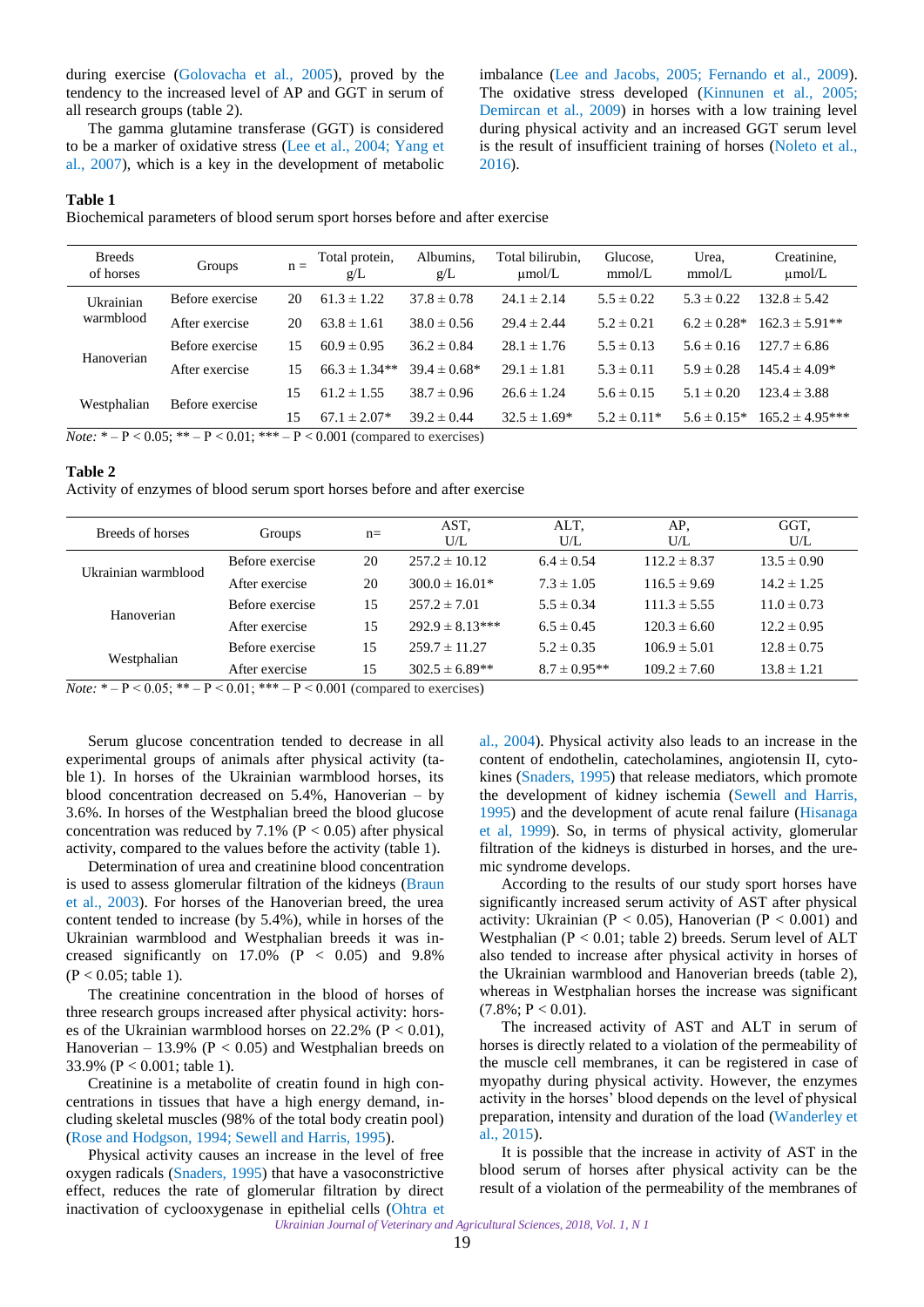<span id="page-3-0"></span>cardiomyocytes due to damage to the myocardium ([Singh et](#page-4-0) [al., 2011](#page-4-0)).

Violation of the blood supply to the heart muscle leads to an imbalance between the supply of oxygen and the need for it in the myocardium and causes changes in the metabolism of cardiomyocytes. А limited amount of oxygen is distributed between the oxidation of glucose and free fatty acids, and the activity of both pathways of metabolism is reduced. In ischemia, glucose is cleaved mainly by anaerobic glycolysis, and the resulting pyruvate is not oxidizing decarboxylation, and is converted into lactate, which potentiates intracellular acidosis ([Amosova, 2000](#page-5-0); [Lishnevskaja, 2008](#page-5-0)).

During exercise as a result of anaerobic glycolysis, muscle accumulates lactic acid, which causes a decrease in pH. One of the possible determinants of permeability changes in cardiomyocyte cells is the decrease in the synthesis of adenosine triphosphate (ATP), which is necessary to maintain the integrity of the membranes. It is shown that exercise results in ischemia and cellular acidosis, peroxidation and ion balance disturbances, which is the cause of the development of electrophysiological and functional myocardial dysfunction [\(Räsänen et al., 1996](#page-5-0); [Fernando et al., 2009](#page-5-0)).

According to the results of the research, it was found that concentration of lactate after exercise was likely to increase in horses Ukrainian warmblood (Р < 0.001), Hanoverian  $(P < 0.05)$  and Westphalian  $(P < 0.05)$  breeds horses (Fig. 1).



**Fig. 1.** The content of lactate in blood serum of sports horses before and after exercise

Increased lactate content is set in the blood of horses involved in eventing under after exercise [\(Andriichuk et al.,](#page-5-0) [2014\)](#page-5-0). One of the possible determinants of permeability changes in cardiomyocyte cells is the decrease in the synthesis of ATP, which is necessary to maintain the integrity of the membranes. During exercise due to anaerobic glycolysis in the blood accumulates lactic acid, which causes a decrease in pH ([Fernando et al., 2009\)](#page-4-0). Increasing the lactate that occurs in horses during exercise can play a key role in the pathogenesis of myocardial dystrophy in animals ([Sliv](#page-5-0)[inskа et al., 2018\)](#page-5-0).

Our previous studies have established [\(Maksymovych,](#page-4-0) [2017\)](#page-4-0) that the total calcium and inorganic phosphorus serum content in horses after a moderate-intensity activity tended to decrease. Physical activity of sport horses did not affect the exchange of magnesium in blood.

In sporting horses, after exercise the natrium blood serum content significantly decreases: in Ukrainian warmblood on 5.6% ( $P < 0.05$ ), Hanoverian – 9.2% ( $P < 0.01$ ) and Westphalian breeds on  $13.3\%$  (P < 0.001). The potassium serum content in the Hanoverian horses after the physical activity had the tendency to decrease (on 8.5%), whereas in the horses of the Ukrainian warmblood and Westphalian breeds the decrease was significant, respectively, on 10.5%  $(P < 0.05)$  and 19% (P < 0.01). Obviously that after physical activity, the reduction of sodium and potassium in serum of horses is due by the loss of electrolytes with sweat, which also causes the development of electrolyte disbalance ([Maksymovych, 2017](#page-4-0)).

During activity in horses with metabolic imbalance, factors that are not related to feeding are more important. These include the loss of electrolytes with sweat, resulting in a violation of the neuromuscular transmission, and loss of water with sweat (dehydration) causes hemodynamic disturbances and impares supply of the oxygen and substrates, to the heart muscle (Lee [and Jacobs,](#page-4-0) 2005). At the same

time, the loss of water and electrolytes leads to the development of progressive metabolic alkalosis [\(Rose et al.,](#page-4-0)  [1979](#page-4-0); [McKeever, 2004;](#page-4-0) Piccione [et al., 2008](#page-4-0)).

The results of our studies showed that an increase in the total protein content (dehydration), urea and creatinine (a violation of the functional state of the kidneys, which is characteristic of development uremic syndrome), a decrease in sodium and potassium levels (electrolyte imbalance), an increase in AST activity (cytolysis syndrome) can serve for early diagnosis of metabolic syndrome in horses during physical activity.

#### **4. Conclusions**

1. Horse's metabolic syndrome is the result of insufficient provision of organs and tissues with energy, accompanied by the development of dehydration, cytolysis, nephrotic syndrome, electrolyte imbalance.

2. Sport horses, have dehydration (hyperproteinemia), uremic syndrome (increased urea and creatinine concentration), cytolysis syndrome (increased activity of AST and ALT) after physical activity.

3. The concentration of lactate increases in the blood after exercise of sports horses of the Ukrainian warmblood, Hanoverian and Westphalian breeds.

4. The serum levels of sodium and potassium in horses decrease after physical activity due to the loss of electrolytes with sweat and the development of electrolyte imbalance.

#### **References**

[Bergero,](http://www.sciencedirect.com/science/article/pii/S0301622604002349) D., [Assenza,](http://www.sciencedirect.com/science/article/pii/S0301622604002349) A., & [Caola,](http://www.sciencedirect.com/science/article/pii/S0301622604002349) G. (2005). Contribution to our [knowledge of the physiology and metabolism of endurance](https://doi.org/10.1016/j.livprodsci.2004.11.019)  horses. *[Livest. Prod. Sci.,](http://www.sciencedirect.com/science/journal/03016226)* [92\(2\),](http://www.sciencedirect.com/science/journal/03016226/92/2) 167–176. doi: [10.1016/j.livprodsci.2004.11.019.](https://doi.org/10.1016/j.livprodsci.2004.11.019)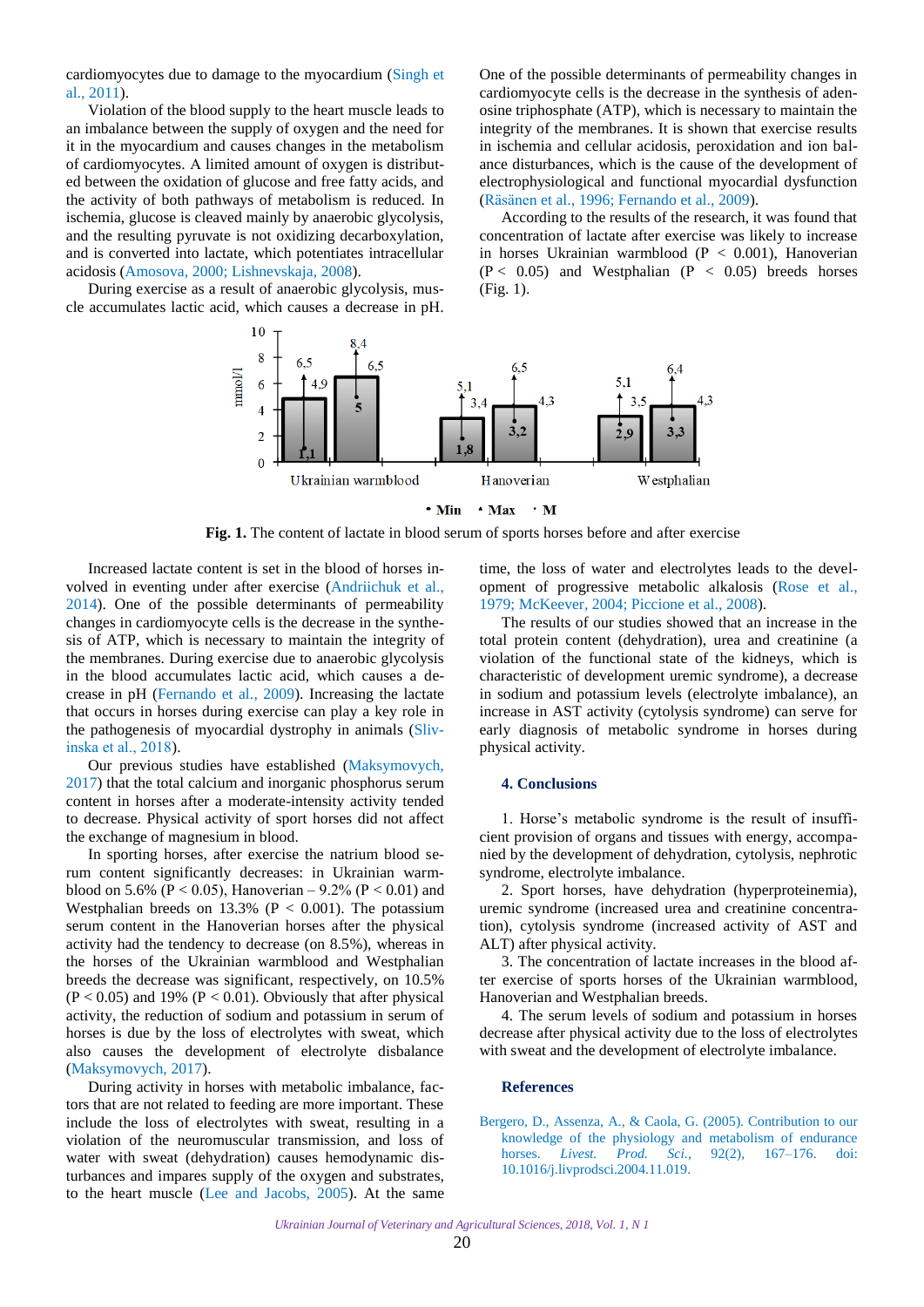- <span id="page-4-0"></span>Braun, J.P., Lefebvre, H.P., & Watson, A.D.J. (2003). Creatinine in the dog: a review. *Vet. Clin. Pathol.,* 32(4), 162–179. [https://www.ncbi.nlm.nih.gov/pubmed/14655101.](https://www.ncbi.nlm.nih.gov/pubmed/14655101)
- Castejon, F., Trigo, P., Muñoz, A., & Riber, C. (2006). Uric acid responses to endurance racing and relationships with [performance, plasma biochemistry and metabolic alterations.](https://doi.org/10.1111/j.2042-3306.2006.tb05516.x) *Equine Vet. J.,* 36, 70–73. doi: 10.1111/j.2042- 3306.2006.tb05516.x.
- Chernaya, M.A., Dementieva, I.I., Morozov, Yu.A., & Gladysheva, V.G. (2010). Cardiospecific biomarkers in cardiology and cardiosurgery. Part 1. General characteristics of biomarkers. *Cardiology and cardiovascular surgery*, 3, 26–33 (in Russian).
- Demircan, S., Yazici, M., Durna, K., Kilicaslan, F., Demir, S., Pinar, M., & Gulel, O. (2009). The importance of gamma[glutamyltransferase activity in patients with coronary artery](https://doi.org/10.1002/clc.20345)  disease. *Clin. Cardiol.,* 32(4), 220–225. doi: 10.1002/clc.20345.
- Dimopoulos, K., Diller, G.P., Giannakoulas, G., Petraco, R., Chamaidi, A., Karaoli, E., Mullen, M., Swan, L., Piepoli, M.F., Poole-Wilson, P.A., Francis, D.P., & Gatzoulis, M.A. (2009). [Anemia in adults with congenital heart disease relates to](https://doi.org/10.1016/j.jacc.2009.06.050) adverse outcome. *J. Am. Coll. Cardiol.,* 54(22), 2093–2100. doi: 10.1016/j.jacc.2009.06.050.
- Fernando, J.G., Claudio, C.Z., Leonardo, R.S., Lucia, P.S., & [Denise, V.M. \(2009\). Possible relationship between perfor](https://www.sciencedirect.com/science/article/pii/S0737080609000355)mance and oxidative stress in endurance horses. *J. Equine Vet. Sci.,* 29(4), 206–212. doi: 10.1016/j.jevs.2009.02.006.
- Fielding, C.L., Magdesian, K.G., Rhodes, D.M., Meier, C.A., & Higgins, J.C. (2009). Clinical and biochemical abnormalities in [endurance horses eliminated from competition for medical](https://doi.org/10.1111/j.1476-4431.2009.00441.x)  complications and requiring emergency medical treatment: 30 cases (2005–2006). *J. Vet. Emerg. Crit. Care,* 19(5), 473–478. doi: 10.1111/j.1476-4431.2009.00441.x.
- Flaminio, M.J., & Rush, [B.R. \(1998\). Fluid and electrolyte balance](https://doi.org/10.1016/S0749-0739(17)30217-1) in endurance horses. *Vet Clin. N. Am.: Equine Pract.,* 14(1), 147–158. doi: 10.1016/S0749-0739(17)30217-1.
- Francesca, S., Harold, C.S., Kenneth, W.H., Raymond, J.G., & Eduard, J.C. (2007). Electrolyte supplementation for endurance horses: effects of fluid losses and performance. *AAEPProc,* 42, [82–85. http://www.karenchaton.com/wp-content/uploads/](http://www.karenchaton.com/wp-content/uploads/2008/09/electrolytes_endurance_horses.pdf) 2008/09/electrolytes\_endurance\_horses.pdf.
- Golovaсha, V.I., Piddubnуak, A.V., & Chub, О.V. (2017). Erythrocytopoesis indexes in mares of the Ukrainian up-rider breed before and after parturition. *Scientific notes UO VGAVM,* 53(2), 119–123 (in Russian).
- Golovaсha, V.I., Ushkalov, V.O., Zhуla, I.A., Kutsan, O.T., & Bobrovska, N.V. (2005). Diagnosis and correction of hepatorenal syndrome in horses with gastric fodder toxicosis. *Bulletin of the Bila Tserkva State Agrarian University*, 33, 19–30 (in Ukrainian).
- Hisanaga, S., Ueno, N., Inagaki, H., Tokura T., Uezono, S., Yokota, N., Fujimoto S., & Eto, T. (1999). Exercise-induced acute renal failure associated with renal vasoconstriction. *Nippon Jinzo Gakki Shi.,* 41, 406–412. [https://www.ncbi.nlm.nih.gov/pubmed/10441990.](https://www.ncbi.nlm.nih.gov/pubmed/10441990)
- Kinnunen, S., Atalay, M., Hyyppa, S., Lehmuskero, A., Hanninen, O., & Oksala, N. (2005). Effects of prolonged exercise on [oxidative stress and antioxidant defense in endurance horse.](https://www.ncbi.nlm.nih.gov/pmc/articles/PMC3899657) *J. Sports Sci. Med.,* 4, 415–421. https://www.ncbi.nlm.nih.gov/ pmc/articles/PMC3899657.
- Kushakovsky, M.S. (2000). Metabolic diseases of the heart (Myocardia – myocardosis – myocardial dystrophy – cardiomyopathy). St. P.: Foliant (in Russian).
- Lee, D.H., Blomhoff, R., & Jacobs, D.R. (2004). Is serum gamma glutamyltransferase a marker of oxidative stress? *Free Radic. Res.,* [38, 535–539. https://www.ncbi.nlm.nih.gov/pubmed/15346644.](https://www.ncbi.nlm.nih.gov/pubmed/15346644)
- Lee, D.H., & Jacobs, D.R. (2005). Association between serum gamma glutamyltransferase and C-reactive protein. *Atherossclerosis,* 178, 327–330. doi: [10.1016/j.atherosclerosis.2004.08.027.](https://www.ncbi.nlm.nih.gov/pubmed/15694941)
- Maksymovych, [I.A. \(2017\). Exchange of electrolytes in sports](https://doi.org/10.15421/nvlvet7723) horse for exercise. *Scientific Messenger of Lviv National University of Veterinary Medicine and Biotechnologies named*
- McKeever, K.N. (2004). Body fluids and electrolytes: responses to exercise and training. Equine Sports Medicine and Surgery. *[Basic and Clinical Sciences of the Equine Athlete,](https://doi.org/10.1016/B978-0-7020-2671-3.50042-8)* 2004, 854– 871. doi: 10.1016/B978-0-7020-2671-3.50042-8.
- Niedźwiedź, А., Maksymovych, I., Slivinskа, L., & Кubiak, K. (2017). Metabolic syndrome in horses. *Scientific notes UO VGAVM*, 2017, 53(2), 106–110 (in Russian).
- Оhtra, T., Sakano, T., Igarashi, T., Itami, N., & Ogawa, T. (2004). Exercise-induced acute renal failure associated with renal hypouricaemia: Results of a questionnaire-based survery in Japan. *[Nephrol. Dial. Transplant.](https://doi.org/10.1093/ndt/gfh094)*, 19(6), 1447–1453. doi: 10.1093/ndt/gfh094.
- [Noleto, P.G., Cubas, J.P.C., Barbosa, F.C., Guimarães, E.C., &](https://doi.org/10.1007/s00580-016-2281-6)  Mundim, A.V. (2016). Biochemical profile of polo horses in training phase and those players of official competition. *Comp. Clin. Pathol.*, 25, 911–915. doi: 10.1007/s00580-016-2281-6.
- Piccione, G., Arcigli, A., Costa, A., Percipalle, M., & Caola, G. (2003). Acid-base balance assessment during exercise in the show jumping horse. *Folia Vet.*, 47(2), 91–94.
- Piccione, G., Vazzana, I., Giannetto, G., Gianesella, M., & Ferrantelli, V. (2008). Modification of some hematological and [hematochemical parameters in horse during long distance rides.](https://doi.org/10.3923/rjvs.2008.37.43)  *Res. J. Vet. Sci.*, 1(1), 37–43. doi: 10.3923/rjvs.2008.37.43.
- Poryadin, G.V., & Oskolok, L.N. (2011). Pathophysiological aspects of the metabolic syndrome. *Therapeutics*, 4, 1–10 (in Russian).
- Pösö Reeta, A., Hyyppa, S., & Geor, R.J. (2004). Metabolic responses to exercise and training. In: Equine sports medicine and surgery. Hinchcliff K.W., Kaneps A., Geor R.J. (Eds.), Saunders, China, 771–792.
- Rose, R.J., & Hodgson, D.R. (1994). Hematology and biochemistry. In: Principles and practice of equine sports medicine: The athletic horse. Hodgson D.H., Rose R.J., Saunders W.B. (Eds.), Company, Philadelphia, 63–78.
- Rose, R.J., Ilkiw, J.E., & Martin, C. (1979). Blood-gas, acis-base and haematological values in horses during an endurance ride. *Equine Vet. J.*[, 11, 56–59. https://www.ncbi.nlm.nih.gov/](https://www.ncbi.nlm.nih.gov/pubmed/34511) pubmed/34511.
- Schott, H.C., Marlin, D.J., Geor, R.J., Holbrook, T.C., Deaton, C.M., Vincent, T., Dacre, K., Schroter, R.C., Jose-Cunilleras, E., & Cornelisse, C.J. (2006). Changes in selected [physiological and laboratory measurements in elite horses](https://doi.org/10.1111/j.2042-3306.2006.tb05510.x)  competing in a 160 km endurance ride. *Equine Vet. J.*, 36, 37– 42. doi: 10.1111/j.2042-3306.2006.tb05510.x.
- Sewell, D.A., & Harris, R.C. (1995). Effects of creatinine supplementation in the Thoroughbred horse. *Equine Vet. J. Suppl.*, 18, 239–242. doi: [10.1111/j.2042-3306.1995.tb04928.x.](https://doi.org/10.1111/j.2042-3306.1995.tb04928.x)
- Singh, T.P., Nigam, A.K., Gupta, A.K., & Singh, B. (2011). Cardiac Biomarkers: When to Test? – Physician Perspective. *JIACM*[, 2011, 12\(2\), 117–121. http://medind.nic.in/jac/t11/i2/](http://medind.nic.in/jac/t11/i2/jact11i2p117.pdf)  jact11i2p117.pdf.
- Snaders, L.R. (1995). Exercise-induced acute renal failure associated with ibuprofen, hydrocholorothiazide and triamterene. *J. Am. Soc. Nephrol.*, 5(12), 2020–2023. [https://www.ncbi.nlm.nih.gov/pubmed/7579049.](https://www.ncbi.nlm.nih.gov/pubmed/7579049)
- Tarmonova, L.Yu., & Shutov, A.M. (2007). Anemia and renal dysfunction in elderly and senile patients with diastolic heart failure. *Clinical gerontology*, 13(11), 8–12 (in Russian).
- Treiber, K.H., Hess, T.M., Kronfeld, D.S., Boston, R.C., Geor, R.J., Friere, M., Silva, A.M., & Harris, P.A. (2006). Glucose dynam[ics during exercise: dietary energy sources affect minimal model](https://doi.org/10.1111/j.2042-3306.2006.tb05617.x)  parameters in trained Arabian geldings during endurance exercise. *Equine Vet. J.*, 36, 631–636. doi: 10.1111/j.2042- 3306.2006.tb05617.x.
- Trigo, P., Castejon, F., Riber, C., & Muñoz, A. (2010). Use of [biochemical parameters to predict metabolic elimination in](https://doi.org/10.1111/j.2042-3306.2010.00238.x)  endurance rides. *Equine Vet. J.*, 42(38), 142–146. doi: 10.1111/j.2042-3306.2010.00238.x.

*Ukrainian Journal of Veterinary and Agricultural Sciences, 2018, Vol. 1, N 1*